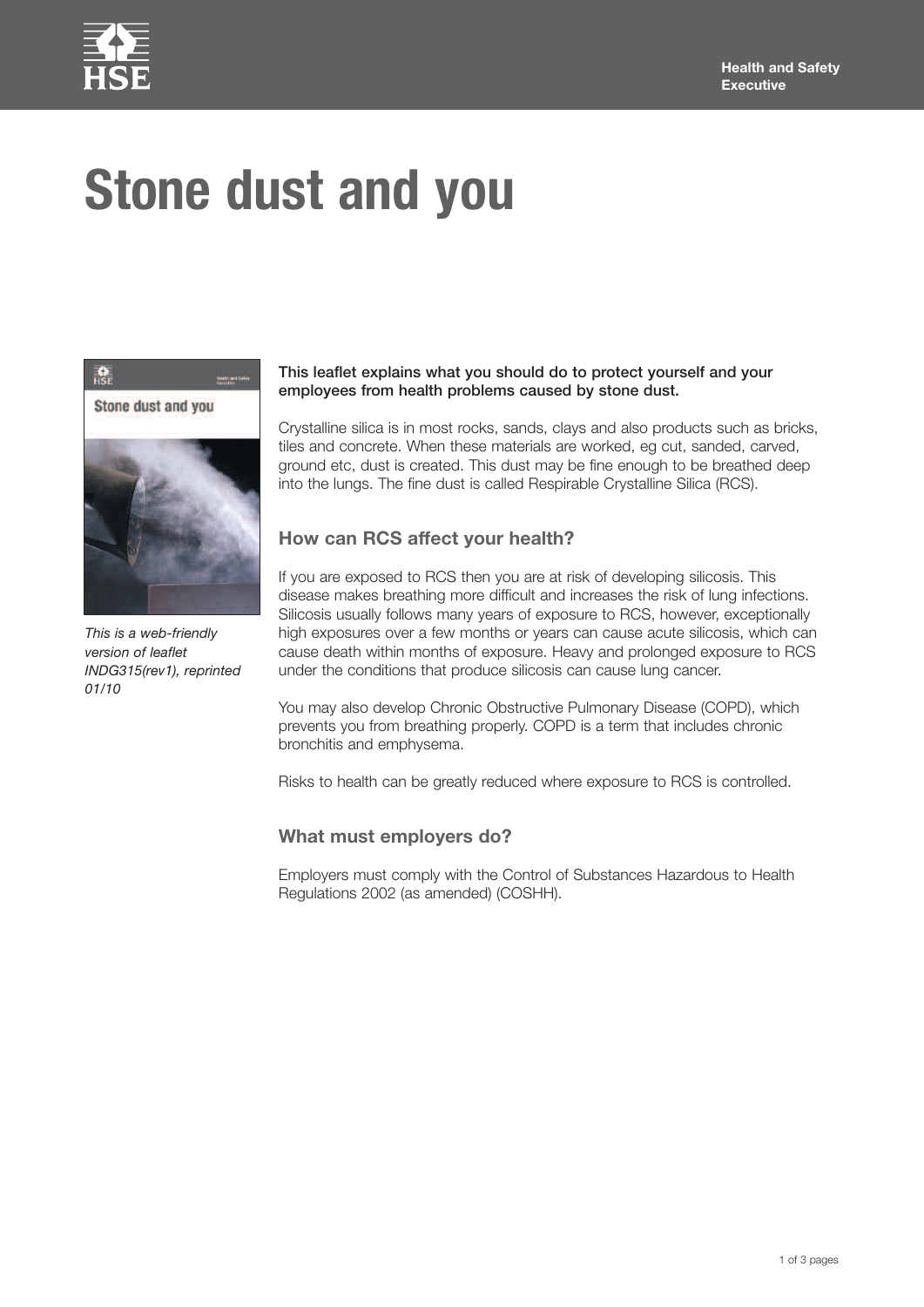| How could you and your employees<br>be exposed?                                                                                                                                   | What you need to do                                                                                                                                                                       |
|-----------------------------------------------------------------------------------------------------------------------------------------------------------------------------------|-------------------------------------------------------------------------------------------------------------------------------------------------------------------------------------------|
| When no risk assessments are carried<br>out on work processes or material.                                                                                                        | Assess the risks to health. If you have more than five employees,<br>make sure the significant findings are written down.                                                                 |
| Where stone with a high silica content<br>is used.                                                                                                                                | Think about using a stone with a lower silica content and using<br>different work processes to reduce exposure.                                                                           |
| Where fine dust is produced by<br>processes such as dry grinding,<br>polishing, drilling, cutting or chiselling<br>etc, and proper controls of dust<br>exposure are not in place. | Control dust exposure by following good practice advice (such as<br>COSHH Essentials).                                                                                                    |
|                                                                                                                                                                                   | Make sure exposure to RCS is below the current Workplace<br>Exposure Limit (WEL) of 0.1 mg/m <sup>3</sup> .                                                                               |
| Where suitable dust extraction<br>equipment is not provided or<br>maintained properly, and when<br>employees do not know how and<br>when to use it.                               | Make sure all dust extraction equipment is in good working order.                                                                                                                         |
|                                                                                                                                                                                   | Make sure all employees know how and when to use all the<br>equipment - training and supervision is essential.                                                                            |
|                                                                                                                                                                                   | Make sure all your dust extraction systems are thoroughly tested by<br>a competent person at least every 14 months. Some processes may<br>need to be checked more often. Keep the report. |
| Where suitable PPE/RPE is not<br>provided or maintained properly and<br>when employees do not know how<br>and when to use it.                                                     | Make sure all employees use the correct PPE/RPE, that it is in good<br>working order and that employees check their RPE every time before<br>they use it.                                 |
|                                                                                                                                                                                   | Make sure all employees know how and when to use all the<br>equipment - training and supervision is essential.                                                                            |
|                                                                                                                                                                                   | Make sure all your PPE is thoroughly tested by a competent person<br>every three months. Keep the report.                                                                                 |
|                                                                                                                                                                                   | Make sure all your RPE is thoroughly tested by a competent person<br>at least every three months, and that your employees check it every<br>time before use.                              |
| Where employees and others are not<br>fully aware of the risks of stone<br>dust/RCS and how to protect<br>themselves.                                                             | Consult and work with trade union and other employee health and<br>safety representatives.                                                                                                |
|                                                                                                                                                                                   | Make sure that all employees are aware of the health risks of RCS.                                                                                                                        |
|                                                                                                                                                                                   | Allow employees to see all risk assessments, exposure monitoring<br>reports and any general health surveillance reports.                                                                  |
|                                                                                                                                                                                   | Provide health surveillance where necessary.                                                                                                                                              |
| When dry dust is cleared by hand<br>brushes and brooms, or material is dry<br>shovelled.                                                                                          | Remove dust by vacuum $-$ if by a mobile cleaning unit, this must<br>have a HEPA filter.                                                                                                  |
| Where dust is allowed to build up.                                                                                                                                                | Dampen materials before shovelling, and wash down floors and walls<br>to remove residues.                                                                                                 |
| Where dry dust is removed from<br>clothing by brushing down, blowing,<br>or blasting with compressed air.                                                                         | Launder all protective clothing.                                                                                                                                                          |